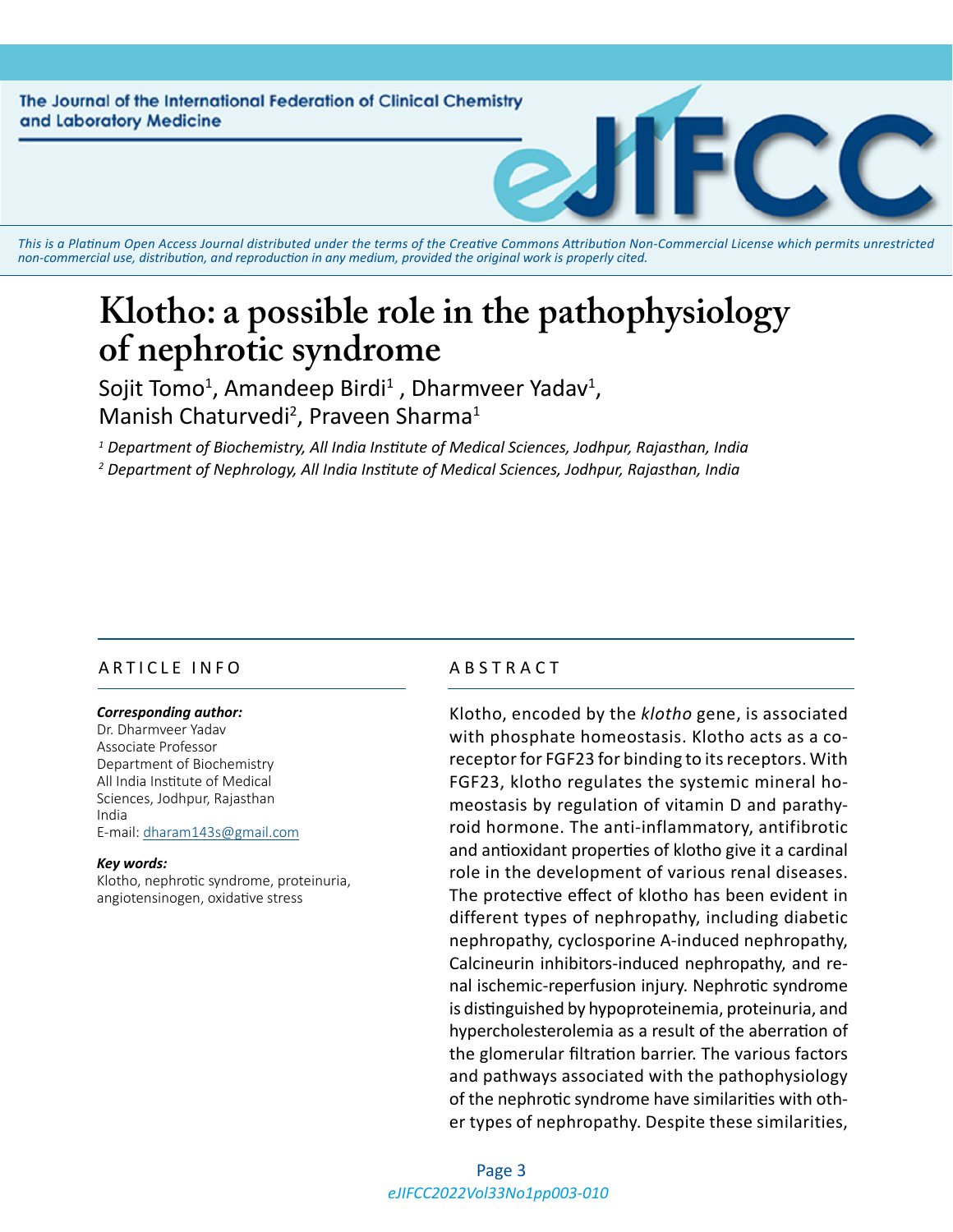the role of klotho in the pathology of nephrotic syndrome remains still unexplored. This minireview builds the case for the possible role of klotho in nephrotic syndrome. The review explores the possible pathways where klotho can play a major role by identifying the similarities in the pathophysiology of nephrotic syndrome and other types of nephropathy.

#### \*\*\*\*\*

# **INTRODUCTION**

Klotho, a 135 kDa transmembrane protein, is associated with the aging process and is involved in phosphate metabolism, and regulates the activity of fibroblast growth factors (FGF) [1]. The word klotho has been derived from the name of the Greek goddess Clotho who is believed to spin the "thread" of human fate. The derivation of the word signifies a metaphor for the life span of an individual as the *klotho* gene (KL) is associated with aging. The role of klotho in aging was first reported in mouse studies where KL deficient mice had a decreased life span of fewer than eight weeks [2]. Similarly, an increased expression of the KL gene had positive effects on the life span of the organism [3]. Animal studies demonstrated an association between klotho protein deficiency and an increase in phosphate levels in the blood that is attributed to be one of the mechanisms involved in the decreasing life span in the animals.

The changes observed in klotho deficient animals are comparable to the age-related senile changes observed in humans [4, 5]. These major changes included plaque formation in the arteries, weakening of bones, fat and muscle loss, hasty shrinkage of the thymus resulting in changes in the architecture of the thymus, and decrease in tissue mass leading to gradual deterioration of the immune system; which are similar to senile changes observed in the elderly.

The klotho gene family comprises α-klotho, β-klotho, and γ-klotho [6]. α-KL gene, located on Chromosome 13, comprises three exons and two introns [7] and encodes a transmembrane protein with a smaller cytoplasmic domain and a larger extracellular domain. There are three distinct types of α-klotho protein: transmembrane klotho, secretory klotho, and soluble klotho [7]. Metalloproteinases enzymes ADAM 10 and 17 act on the extracellular domain of klotho to release it from its membrane sites [8- 10]. The enzymatic cleavage by the sheddase enzyme at the extracellular domain leads to the generation of soluble klotho form. Secretory klotho, having a molecular weight of 70 kDa, is another form of klotho protein formed by alternate splicing of KL exons. Fibroblast Growth Factor-23 (FGF23) plays a crucial role in phosphate and vitamin D metabolism requires transmembrane α-klotho protein as its co-receptor [11]. β-klotho and γ-Klotho are also transmembrane proteins [6]. β-klotho acts as a co-receptor for FGF19 and FGF21 regulating bile acid synthesis and energy metabolism [12]. Both the transmembrane form of  $\alpha$ -klotho protein (acting as a co-receptor for FGF23) and the soluble form of klotho has been demonstrated to be involved in pathways whose aberration can lead to nephrogenic effects [13,14].

Klotho has been directly implicated in the development of chronic kidney disease (CKD) [15]. A decrease in klotho levels succeeded by a rise in serum FGF23 indicated deterioration of kidney function in chronic kidney disease. Further, FGF23, produced from bones, regulates mineral metabolism [11].

Increased excretion of protein in urine and the resultant edema and hypoalbuminemia characterize the nephrotic syndrome. Of all types of nephrotic syndrome, some are steroid-resistant and some are steroid responsive. Minimal change disease, the commonest cause, is steroid responsive.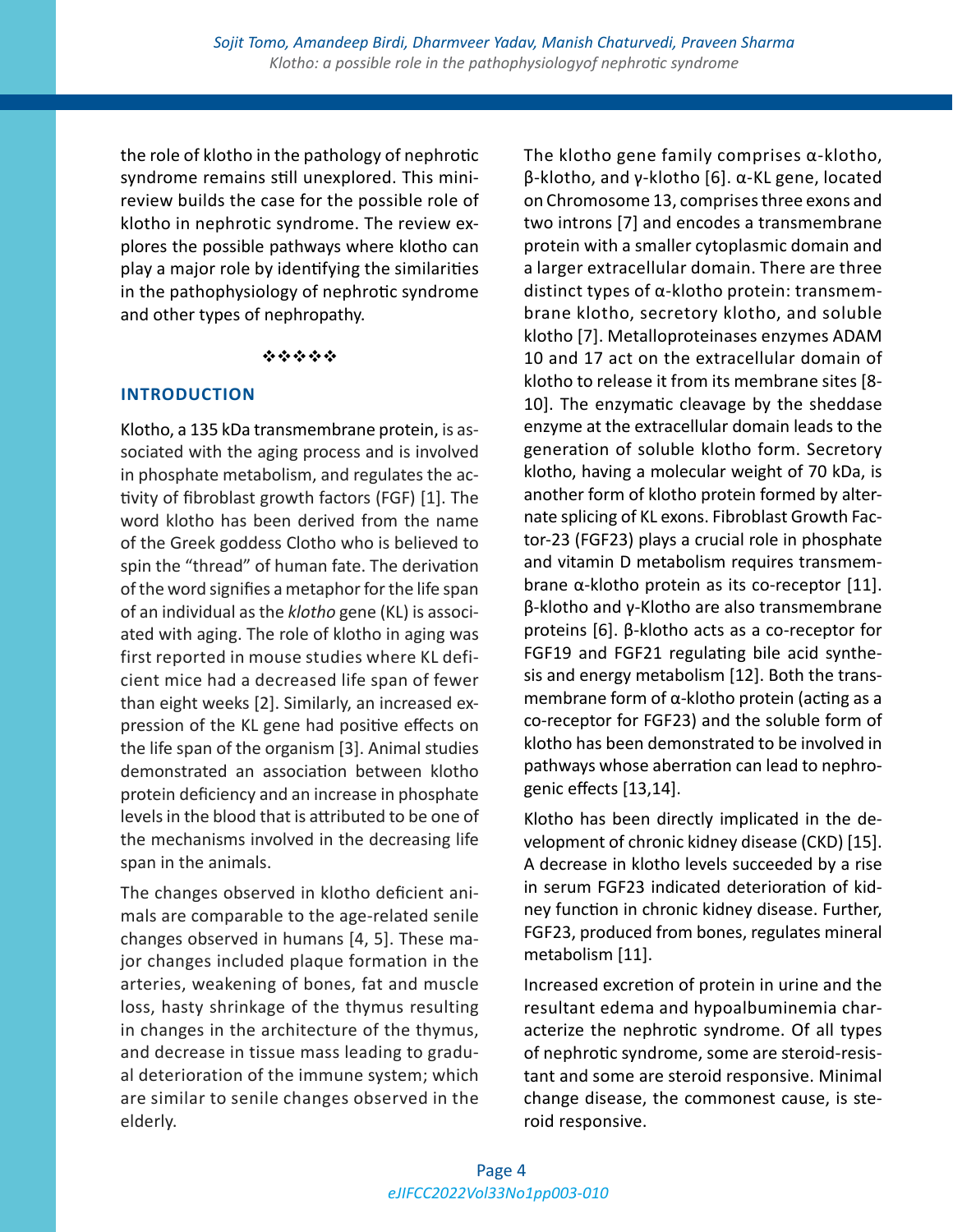Steroid resistance includes focal segmental glomerulosclerosis that has a significant risk of kidney failure [16]. Systemic diseases such as Lupus can also cause nephrotic syndrome.

The primary and secondary causes of nephrotic syndrome should be distinguished and management strategies appropriately tailored. Immunosuppressive medications are the mainstay of treatment. The various causes of nephrotic syndrome have been categorized and listed in Table 1.

Klotho has significant beneficial effects on the kidney by alleviating oxidative stress and by its antiapoptotic properties. This protective effect of klotho in different types of nephropathy, including diabetic nephropathy, has been demonstrated in multiple studies.

The pathologic alterations observed in different types of nephropathy such as increased oxidative stress, and inflammation, have also been demonstrated in nephrotic syndrome. However few studies have explored the role of klotho in nephrotic syndrome.

# **KLOTHO IN DIABETIC NEPHROPATHY**

The role of klotho in the development of diabetic nephropathy has been explored in various animal models. A decreased klotho level in animal models increased the purinergic receptor P2X<sub>z</sub> culminating in cell death by apoptosis or necrosis in diabetic nephropathy [18]. Klotho was also demonstrated to suppress the hyperglycemia-mediated glomerular endothelial injury and activation of the Wnt/β-catenin pathway in mice models of diabetic nephropathy [19]. The aetiological role of klotho in DN was further expounded by the attenuation of apoptosis of renal tubular cells by the drug atrasentan that acts by decreasing the expression of miR-199b-5p and thus increasing its target, klotho [20]. A reduction in the odds of early nephropathy in T2DM patients was observed at a higher concentration of FGF-23, which correlated positively with sKL in diabetic patients [21]. Interestingly, nephrotic syndrome, when compared with controls is associated with decreased levels of FGF23. The reduction in Vitamin D levels and the loss of FGF23 in urine are thought to contribute to lowered levels observed [22].

| <b>Table 1</b>                                                                                                                                                                                                  | List of various causes of nephrotic syndrome<br>categorized based on etiology |                                                                                                                                  |                                                                                                                                                                                                                                                  |                                                                                                                                         |
|-----------------------------------------------------------------------------------------------------------------------------------------------------------------------------------------------------------------|-------------------------------------------------------------------------------|----------------------------------------------------------------------------------------------------------------------------------|--------------------------------------------------------------------------------------------------------------------------------------------------------------------------------------------------------------------------------------------------|-----------------------------------------------------------------------------------------------------------------------------------------|
| <b>Genetic</b>                                                                                                                                                                                                  |                                                                               | <b>Infectious causes</b>                                                                                                         | Idiopathic                                                                                                                                                                                                                                       | <b>Others</b>                                                                                                                           |
| • Diffuse mesangial<br>sclerosis (DMS)<br>• Epidermolysis<br>bullosa associated<br>• Steroid-resistant<br>nephrotic syndrome<br><b>Familial focal</b><br>$\bullet$<br>segmental<br>glomerulosclerosis<br>(FSGS) |                                                                               | Congenital<br>infections<br>including syphilis,<br>toxoplasmosis,<br>and HIV<br>Cytomegalovirus<br>HIV-associated<br>nephropathy | Minimal change<br>$\bullet$<br>nephropathy<br>Focal segmental<br>$\bullet$<br>glomerulosclerosis<br>Diffuse mesangial<br>$\bullet$<br>hypercellularity<br>Membranous<br>$\bullet$<br>glomerulonephritis<br>Membranoproliferative GN<br>$\bullet$ | Lupus<br>$\bullet$<br>nephropathy<br>IgA nephropathy<br><b>Drugs</b><br>$\bullet$<br>Malignancies<br>Hemolytic uremic<br>syndrome (HUS) |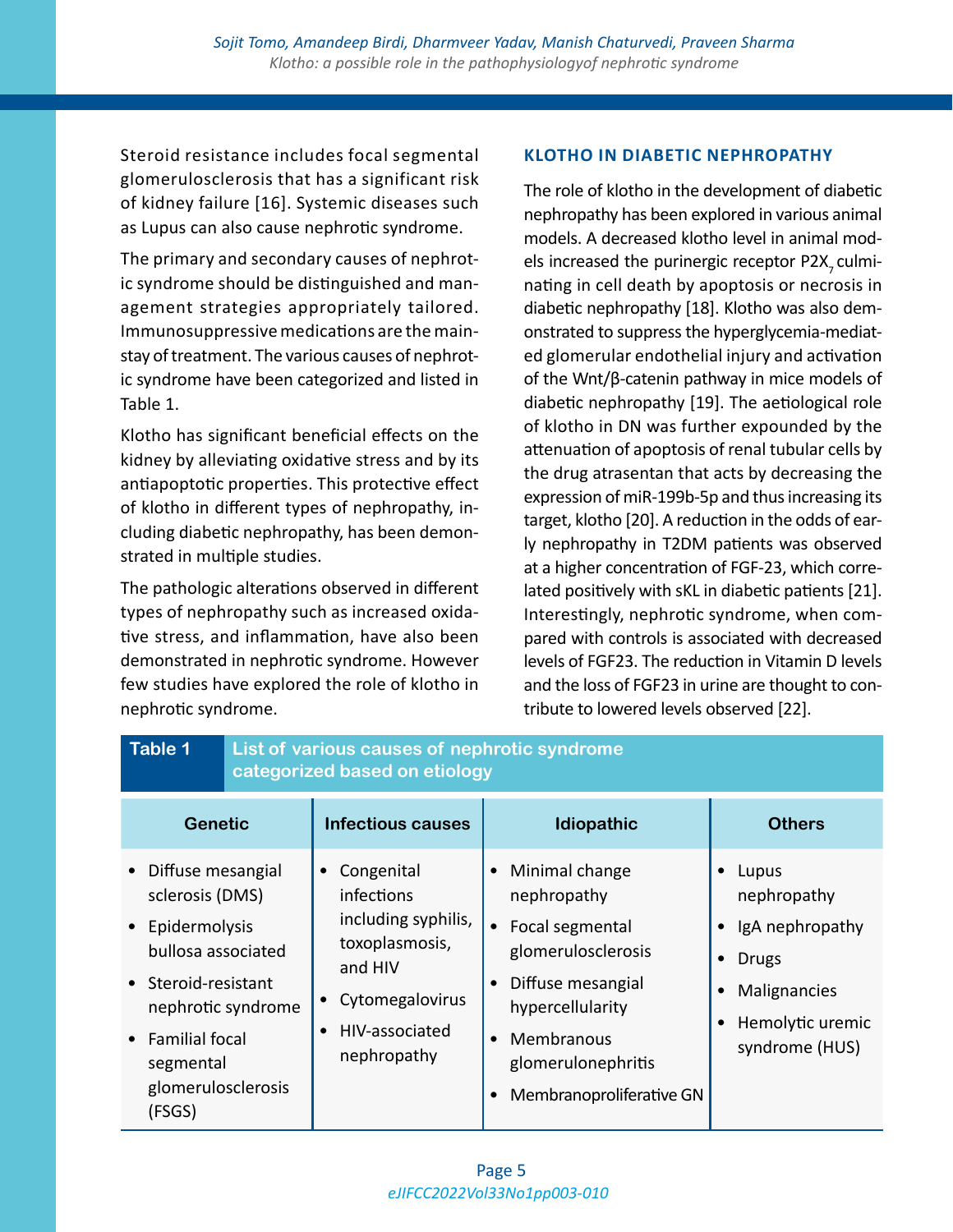# **INFLAMMATION AND OXIDATIVE STRESS IN NEPHROPATHY**

The protective effect of klotho has also been explored in other types of nephropathy. Increased klotho levels, in cyclosporine A-induced nephropathy, regulate cytokine expression and modulate the inflammation via PDLIM2/NF-kB p65 pathway resulting in beneficial effects [23]. It also has a crucial role in protection against Calcineurin inhibitors-induced nephropathy [24]. The decreased klotho levels make the kidney vulnerable to oxidative stress-induced organ injury [25]. Klotho mitigates oxidative stress by increasing the manganese superoxide dismutase expression via suppression of the PI3K-AKT signaling pathway [26]. Further, klotho also prevents Calcineurin inhibitors-induced nephropathy by improving autophagy clearance and preventing autophagy cell death [27]. In renal ischemic-reperfusion injury, klotho was demonstrated to have an inhibitory effect on oxidative stress in tubular epithelial cells thus preventing necroptosis [28]. Besides, the inflammatory environment also adversely affects the klotho expressions via NFκB-dependent mechanism as shown by the downregulation of klotho expression by inflammatory cytokines, such as TWEAK and TNFα [29].

Similar to the aforementioned types of nephropathy, the nephrotic syndrome also has been correlated with increased oxidative stress and inflammatory state. Patients with steroidsensitive nephrotic syndrome had higher plasma levels of advanced oxidation protein products and malondialdehyde indicating oxidative stress in them [30]. The increased pro-oxidant status in nephrotic children leads to considerable change in antioxidant concentrations [31]. The presence of oxidative stress and abnormality in the antioxidative system has been verified in adult nephrotic syndrome patients also [32, 33]. The increased activity of GSH-Px and selenium content in polymorphonuclear leukocytes (PMNLs) in nephrotic syndrome also indicates the presence of oxidative stress in these patients [34]. The decrease in NF-kappaB p65 in addition to the up-regulation of IL-2 are mechanisms hypothesized to initiate glucocorticoid resistance in steroid-resistant nephrotic syndrome [35]. Similarly, elevated serum TNFα levels in nephrotic syndrome are associated with a lack of response to steroids [36]. Further, In vitro study has demonstrated the increased expression by TWEAK of PLA2R as well as NFKB1 and IRF4 which are linked to membranous nephropathy [37].

# **FACTORS AFFECTING KLOTHO EXPRESSION**

Albuminuria, in cultured tubular cells, decreased the expression of klotho [38]. Concurrently, in CKD animal models with frank albuminuria, the klotho expressions were found to be suppressed indicating a possible role that klotho may have in the pathogenesis of CKD.

Proteinuric kidney disease is associated with endoplasmic reticulum (ER) stress. Animal models of albuminuria demonstrated features of ER stress in renal tubular cells which are instigated by the albumin and mediated via ATF3/ATF4 activation. The induction of ATF3 and ATF4 leads to enhanced binding to the promoter region effectuating altered transcription of the klotho gene culminating in the suppression of klotho expression [39]. ATF3 is also induced in renal ischemia-reperfusion injury, where klotho is observed to be downregulated [40]. Further, ER stress accentuates klotho degradations via proteasome and lysosome. Hence, proteinuria (especially albuminuria) leads to decreased klotho protein half-life as well as the genetic expression [41].

Further, the downregulation of klotho in tubular epithelial cells is also associated with the aggravation of renal fibrosis [42]. Although solu-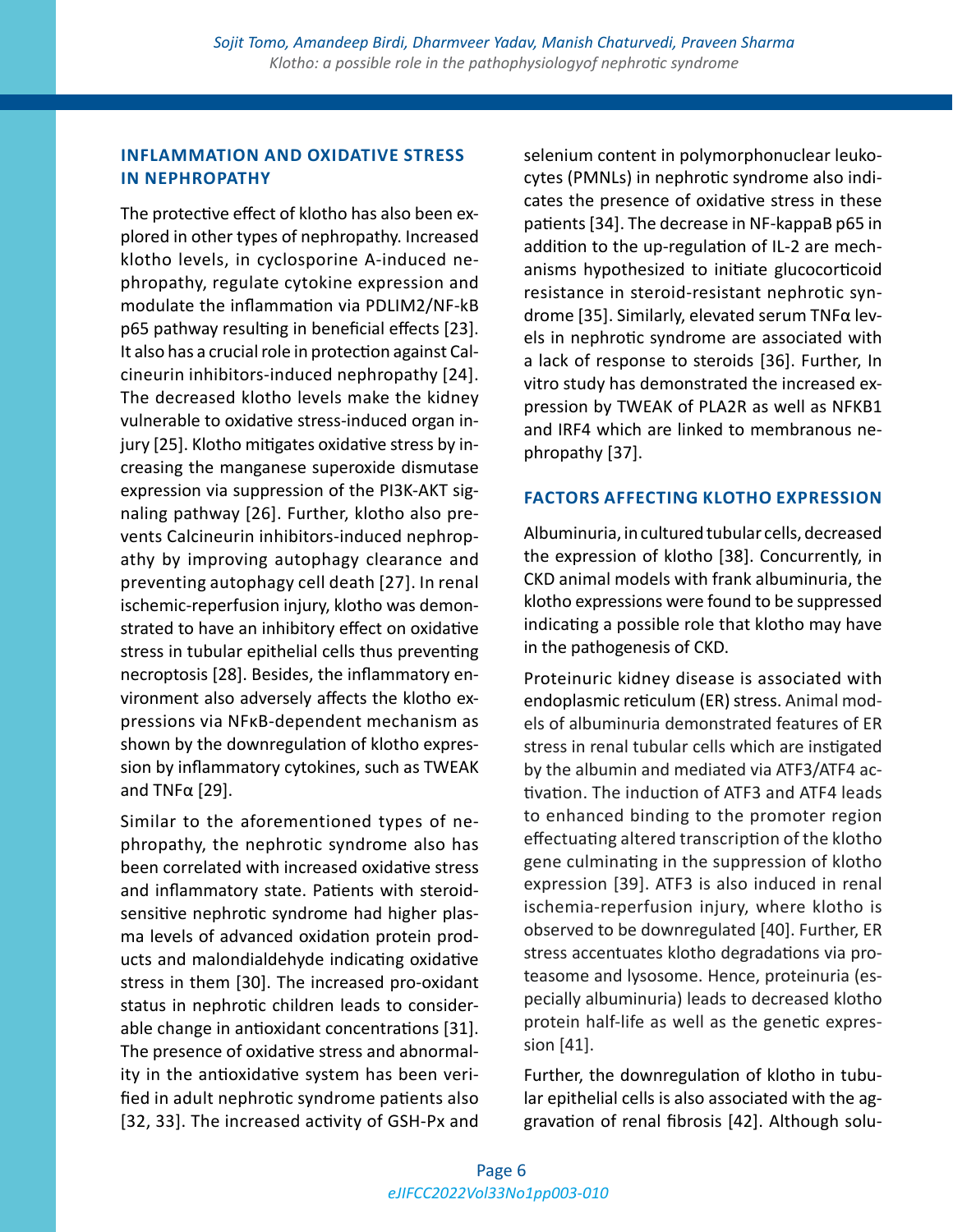ble α-klotho positively correlated with eGFR in patients with CKD, the efficacy of klotho in improving renal function in CKD patients is still under investigation [43]. Further, the expression of klotho in kidneys is also affected by excessive renin–angiotensin–aldosterone system (RAAS) activation. In vitro experiments demonstrated Angiotensin II to have a suppressive effect on klotho through PPAR-γ downregulation [44] (Figure 1).

The aforementioned factors affecting klotho expression (albuminuria and Angiotensin II) have been implicated in the pathophysiology of nephrotic syndrome in various studies. The glomerular-derived angiotensinogen has been thought to have a significant effect on glomerular dysfunction in nephrotic syndrome. As a result, the ARB treatment is beneficial in slit diaphragm injury by inhibiting the positive feedback loop of the activated local Ang II action [45]. During podocyte injury, a vicious loop that stimulates the intrarenal generation of Angiotensin II is activated aggravating the development of glomerular dysfunction [46]. Further, PPARγ

agonists decrease the proteinuria in acute nephrotic syndrome by regulating the expression of multiple genes like actinin-4 and nephrin and leading to the restoration of podocyte structure [47]. Hence, activation of PPARγ and inhibition of ANGPTL4 is associated with a better prognosis in patients with nephrotic syndrome [48].

# **CONCLUSION**

Figure 2 summarizes the possible mechanisms by which klotho may play a cardinal role in the pathophysiology of nephrotic syndrome.

The various factors associated with the pathophysiology of nephrotic syndrome, including oxidative stress and inflammation, are intertwined with klotho expression and its downstream effects. The multitude of studies demonstrating the association of klotho and these factors in other types of nephropathy warrants its investigation into the nephrotic syndrome. The insights thus obtained would help in designing therapeutic strategies involving klotho and its downstream effectors for nephrotic syndrome.



*eJIFCC2022Vol33No1pp003-010* Page 7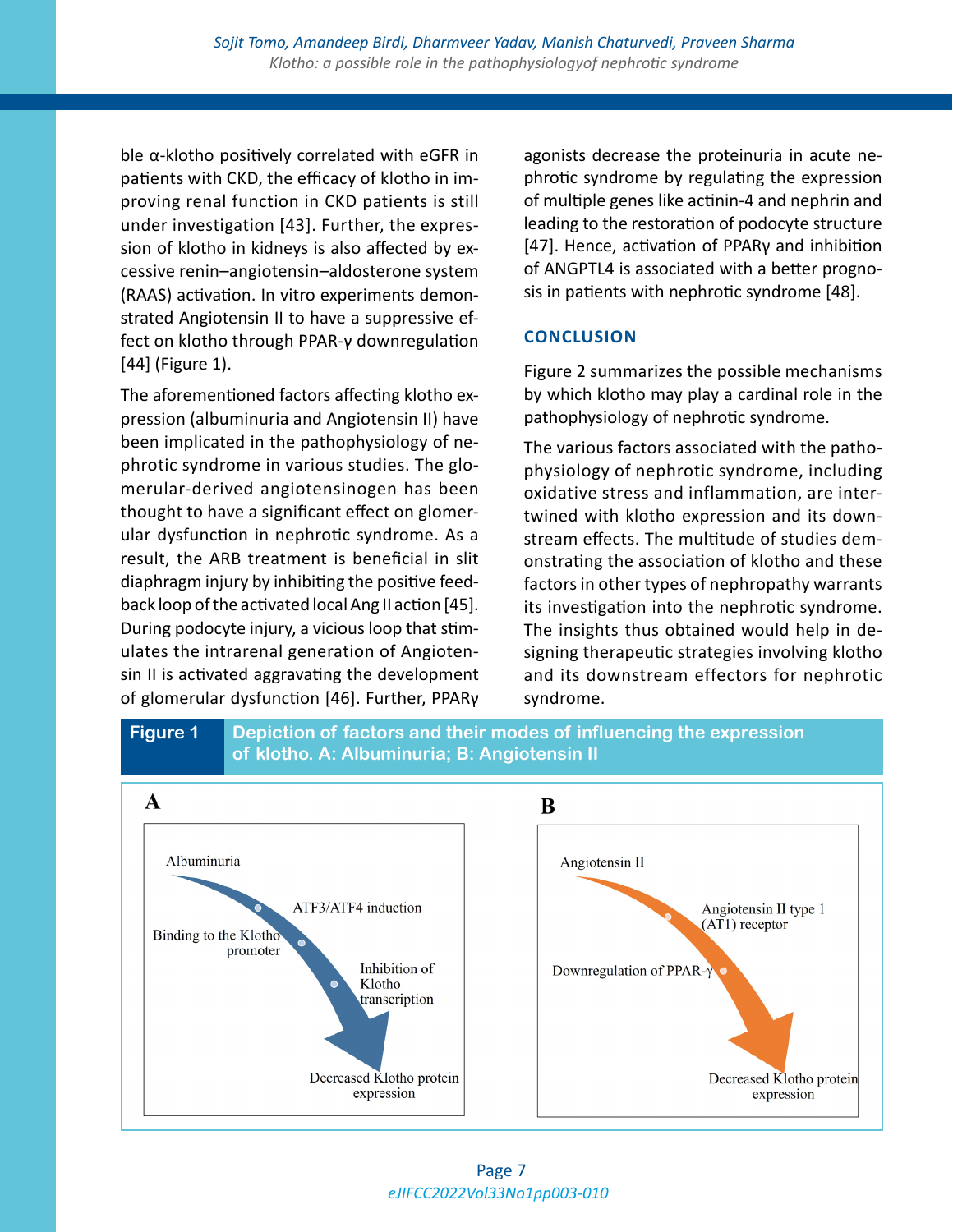

#### **REFERENCES**

1. Vo HT, Laszczyk AM, King GD. Klotho, the Key to Healthy Brain Aging?. Brain Plast 2018;3(2):183-194.

2. Kuro-o M, Matsumura Y, Aizawa H, Kawaguchi H, Suga T, Utsugi T, et al. Mutation of the mouse KLOTHO gene leads to a syndrome resembling ageing. Nature. 1997; 390(6655):45–51.

3. Kurosu H, Yamamoto M, Clark JD, Pastor JV, Nandi A, Gurnani P, et al. Suppression of aging in mice by the hormone KLOTHO. Science.2005;309(5742):1829–33.

4. Urakawa I, Yamazaki Y, Shimada T, Iijima K, Hasegawa H, Okawa K, et al. KLOTHO converts canonical FGF receptor into a specific receptor for FGF23. Nature. 2006;444(7120): 770–74.

5. Kurosu H, Ogawa Y, Miyoshi M, Yamamoto M, Nandi A, Rosenblatt KP, et al. Regulation of fibroblast growth factor-23 signaling by KLOTHO. J Biol Chem. 2006;281(10): 6120–3.

6. Ito S, Fujimori T, Hayashizaki Y, Nabeshima Y. Identification of a novel mouse membrane-bound family 1 glycosidase-like protein, which carries an atypical active site structure. Biochim Biophys Acta. 2002;1576:341–5.

7. Shiraki-Iida T, Aizawa H, Matsumura Y, Sekine S, Iida A, Anazawa H, et al. Structure of the mouse KLOTHO gene and its two transcripts encoding membrane and secreted protein. FEBS Lett. 1998;424(1-2):6-10.

8. Imura A, Tsuji Y, Murata M, Maeda R, Kubota K, Iwano A, et al. alpha-KLOTHO as a regulator of calcium homeostasis. Science. 2007;316(5831):1615–8.

9. Chen C-D, Podvin S, Gillespie E, Leeman SE, Abraham CR. Insulin stimulates the cleavage and release of the extracellular domain of KLOTHO by ADAM10 and ADAM17. Proc Natl Acad Sci U S A. 2007;104(50):19796-801.

10. Chen C-D, Tung TY, Liang J, Zeldich E, Tucker Zhou TB, Turk BE, et al. Identification of cleavage sites leading to the shed form of the anti-aging protein KLOTHO. Biochemistry. 2014;53(34):5579-87.

11. Navarro-García JA, Fernández-Velasco M, Delgado C, Delgado JF, Kuro-O M, Ruilope LM, et al. PTH, vitamin D, and the FGF-23-klotho axis and heart: Going beyond the confines of nephrology. Eur J Clin Invest 2018; 48(4).

12. Kurosu H, Kuro OM. The klotho gene family as a regulator of endocrine fibroblast growth factors. Mol Cell Endocrinol. 2009; 299:72–8

13. Zou, D., Wu, W., He, Y. et al. The role of klotho in chronic kidney disease. BMC Nephrol. 2018;19:285.

14. Dalton GD, Xie J, An SW, Huang CL. New Insights into the Mechanism of Action of Soluble Klotho. Front Endocrinol (Lausanne). 2017;8:323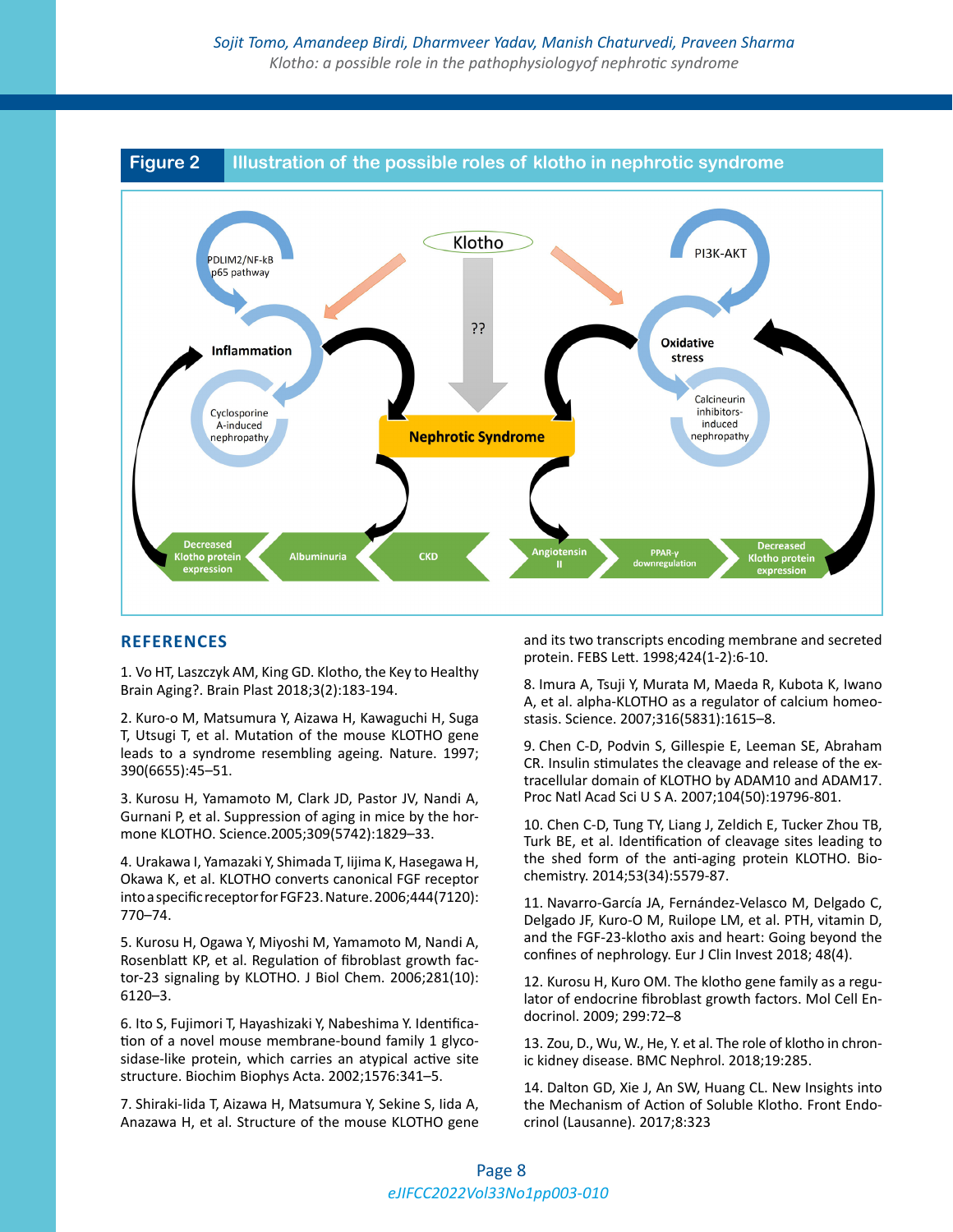15. Komaba H, Lanske B. Role of Klotho in bone and implication for CKD. Curr Opin Nephrol Hypertens 2018;27(4): 298-304.

16. Wang CS, Greenbaum LA. Nephrotic Syndrome. Pediatr Clin North Am 2019;66(1):73-85.

17. Ranganathan S. Pathology of Podocytopathies Causing Nephrotic Syndrome in Children. Front Pediatr. 2016 Mar 31;4:32.

18. Rodrigues AM, Serralha RS, Farias C, Punaro GR, Fernandes MJS, Higa EMS. P2X7 receptor and klotho expressions in diabetic nephropathy progression. Purinergic Signal 2018;14(2):167-176.

19. Wang Q, Ren D, Li Y, Xu G. Klotho attenuates diabetic nephropathy in db/db mice and ameliorates high glucose-induced injury of human renal glomerular endothelial cells. Cell Cycle 2019;18(6-7):696-707.

20. Kang WL, Xu GS. Atrasentan increased the expression of klotho by mediating miR-199b-5p and prevented renal tubular injury in diabetic nephropathy. Sci Rep 2016;6: 19979.

21. Farías-Basulto A, Martínez-Ramírez HR, Gómez-García EF, Cueto-Manzano AM, Cortés-Sanabria L, Hernández-Ramos LE, et al. Circulating Levels of Soluble Klotho and Fibroblast Growth Factor 23 in Diabetic Patients and Its Association with Early Nephropathy. Arch Med Res 2018;49(7):451-455.

22. Yadav AK, Ramachandran R, Aggarwal A, Kumar V, Gupta KL, Jha V. Fibroblast growth factor 23 in untreated nephrotic syndrome. Nephrology (Carlton) 2018;23(4): 362-365.

23. Jin M, Lv P, Chen G, Wang P, Zuo Z, Ren L, et al. Klotho ameliorates cyclosporine A-induced nephropathy via PDLIM2/NF-kB p65 signaling pathway. Biochem Biophys Res Commun 2017;486(2):451-457.

24. Jin J, Jin L, Lim SW, Yang CW. Klotho deficiency aggravates tacrolimus-induced renal injury via the phosphatidylinositol 3-kinase-Akt-forkhead box protein O pathway. Am J Nephrol 2016;43(5):357–365.

25. Luo K, Lim SW, Quan Y, Cui S, Shin YJ, Ko EJ, et al. Role of Klotho in Chronic Calcineurin Inhibitor Nephropathy. Oxid Med Cell Longev. 2019;2019:1825018.

26. Lim SW, Jin L, Luo K, Jin J, Shin YJ, Hong SY, et al. Klotho enhances FoxO3-mediated manganese superoxide dismutase expression by negatively regulating PI3K/AKT pathway during tacrolimus induced oxidative stress. Cell Death Dis 2017;8(8):e2972.

27. Lim SW, Shin YJ, Luo K, Quan Y, Ko EJ, Chung BH, Yang CW. Effect of Klotho on autophagy clearance in tacrolimus-induced renal injury. FASEB J 2019;33(2):2694-2706.

28. Qian Y, Guo X, Che L, Guan X, Wu B, Lu R, et al. Klotho Reduces Necroptosis by Targeting Oxidative Stress Involved in Renal Ischemic-Reperfusion Injury. Cell Physiol Biochem 2018;45(6):2268-2282.

29. Moreno JA, Izquierdo MC, Sanchez-Niño MD, Suárez-Alvarez B, Lopez-Larrea C, Jakubowski A, et al. The inflammatory cytokines TWEAK and TNFα reduce renal klotho expression through NFκB. J Am Soc Nephrol 2011;22(7): 1315-25.

30. Fan A, Jiang X, Mo Y, Tan H, Jiang M, Li J. Plasma levels of oxidative stress in children with steroid-sensitive nephrotic syndrome and their predictive value for relapse frequency. Pediatr Nephrol 2016;31(1):83-8.

31. Kamireddy R, Kavuri S, Devi S, Vemula H, Chandana D, Harinarayanan S, et al. Oxidative stress in pediatric nephrotic syndrome. Clin Chim Acta 2002;325(1-2):147-50.

32. Soyoral YU, Aslan M, Emre H, Begenik H, Erdur FM, Turkel A, et al. Serum paraoxonase activity and oxidative stress in patients with adult nephrotic syndrome. Atherosclerosis 2011;218(1):243-6.

33. Bulucu F, Vural A, Aydin A, Sayal A. Oxidative stress status in adults with nephrotic syndrome. Clin Nephrol 2000; 53(3):169-73.

34. Akyol T, Bulucu F, Sener O, Yamanel L, Aydin A, Inal V, et al. Functions and oxidative stress status of leukocytes in patients with nephrotic syndrome. Biol Trace Elem Res 2007;116(3):237-48.

35. Aviles DH, Matti Vehaskari V, Manning J, Ochoa AC, Zea AH. Decreased expression of T-cell NF-kappaB p65 subunit in steroid-resistant nephrotic syndrome. Kidney Int 2004;66(1):60-7.

36. Weissbach A, Garty BZ, Lagovsky I, Krause I, Davidovits M. Serum Tumor Necrosis Factor-Alpha Levels in Children with Nephrotic Syndrome: A Pilot Study. Isr Med Assoc J 2017;19(1):30-33.

37. Cuarental L, Valiño-Rivas L, Mendonça L, Saleem M, Mezzano S, Sanz AB, et al. Tacrolimus Prevents TWEAK-Induced PLA2R Expression in Cultured Human Podocytes. J Clin Med 2020;9(7):2178.

38. Fernandez-Fernandez B, Izquierdo MC, Valiño-Rivas L, Nastou D, Sanz AB, Ortiz A, Sanchez-Niño MD. Albumin downregulates Klotho in tubular cells. Nephrol Dial Transplant 2018;33(10):1712-1722.

39. de Seigneux S, Wilhelm-Bals A, Courbebaisse M. On the relationship between proteinuria and plasma phosphate. Swiss Med Wkly 2017;147:w14509.

40. Hu MC, Shi M, Zhang J, Quiñones H, Kuro-o M, Moe OW. Klotho deficiency is an early biomarker of renal ischemia-reperfusion injury and its replacement is protective. Kidney Int 2010;78(12):1240-51.